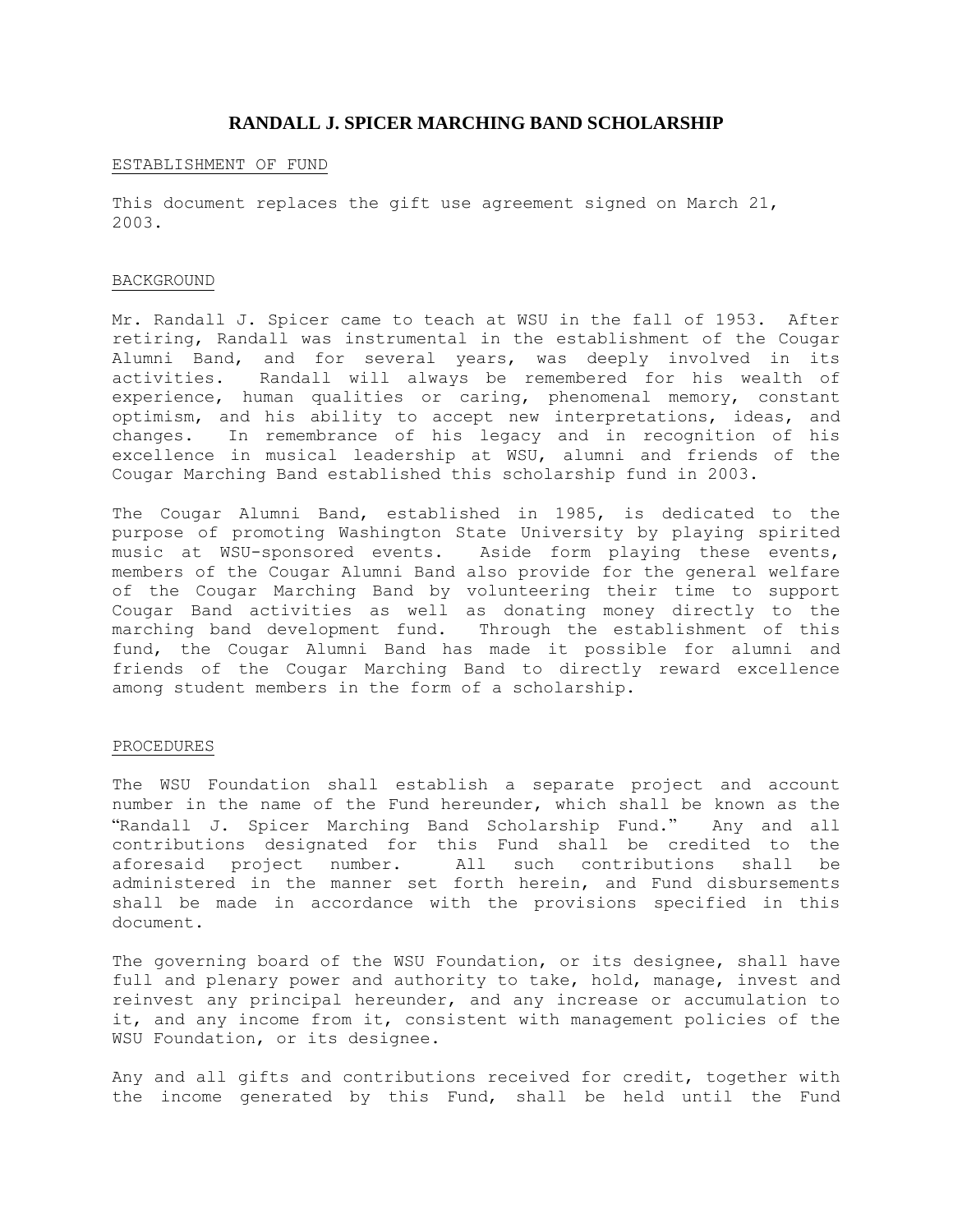reaches the minimum amount required to establish a separate endowment account. At that time the income shall be disbursed for the uses and purposes stated herein. The donors agree that if the fund herein created does not reach the minimum amount required to establish a separate endowment account within five years of initiation of the Fund, the Fund may be distributed, in part or full, consistent with the uses and purposes stated herein.

## USES AND PURPOSES

Distributions from this fund shall be used to award one scholarship that recognizes excellence among undergraduate Cougar Marching Band (CMB) members and serve as a recruiting tool to encourage continued participation in the CMB by current members. The selection shall be made by the School of Music, with optional recommendation by select members of the Cougar Alumni Band.

- 1. An eligible student is an undergraduate student from any major. That student must be enrolled as a current member of the CMB.
- 2. Eligible students must have a minimum cumulative grade point average of 2.80 at the time of application.
- 3. Each applicant shall submit a 500-word essay, postmarked no later than January 31, to the School of Music. The essay shall answer the question, "Describe what you have learned by being a member of the CMB and why should you receive this award."

The uses and expenditures of this fund shall be consistent with Washington State University policies. This fund shall be administered by the Director of the School of Music or his/her designee.

Any program and project supported hereunder must be consistent with the tax-deductible status of gifts made to the Washington State University Foundation.

### DISTRIBUTIONS FROM THE FUND

Distributions from the Fund and investment and management fees shall be in accordance with the applicable investment policy and payment procedures of the WSU Foundation. The policies of the WSU Foundation are intended to maintain a perpetual fund, provide a stable source of support, and invest for total return and long-term growth.

In the event the fair market value of the Fund falls below the gifted amount at any point in time, Donor hereby authorizes the use of principal of the Fund for purposes of meeting the applicable spending rate, to ensure an uninterrupted flow of support to Washington State University for the Uses and Purposes specified herein by the donor(s).

### CHANGE OF CONDITIONS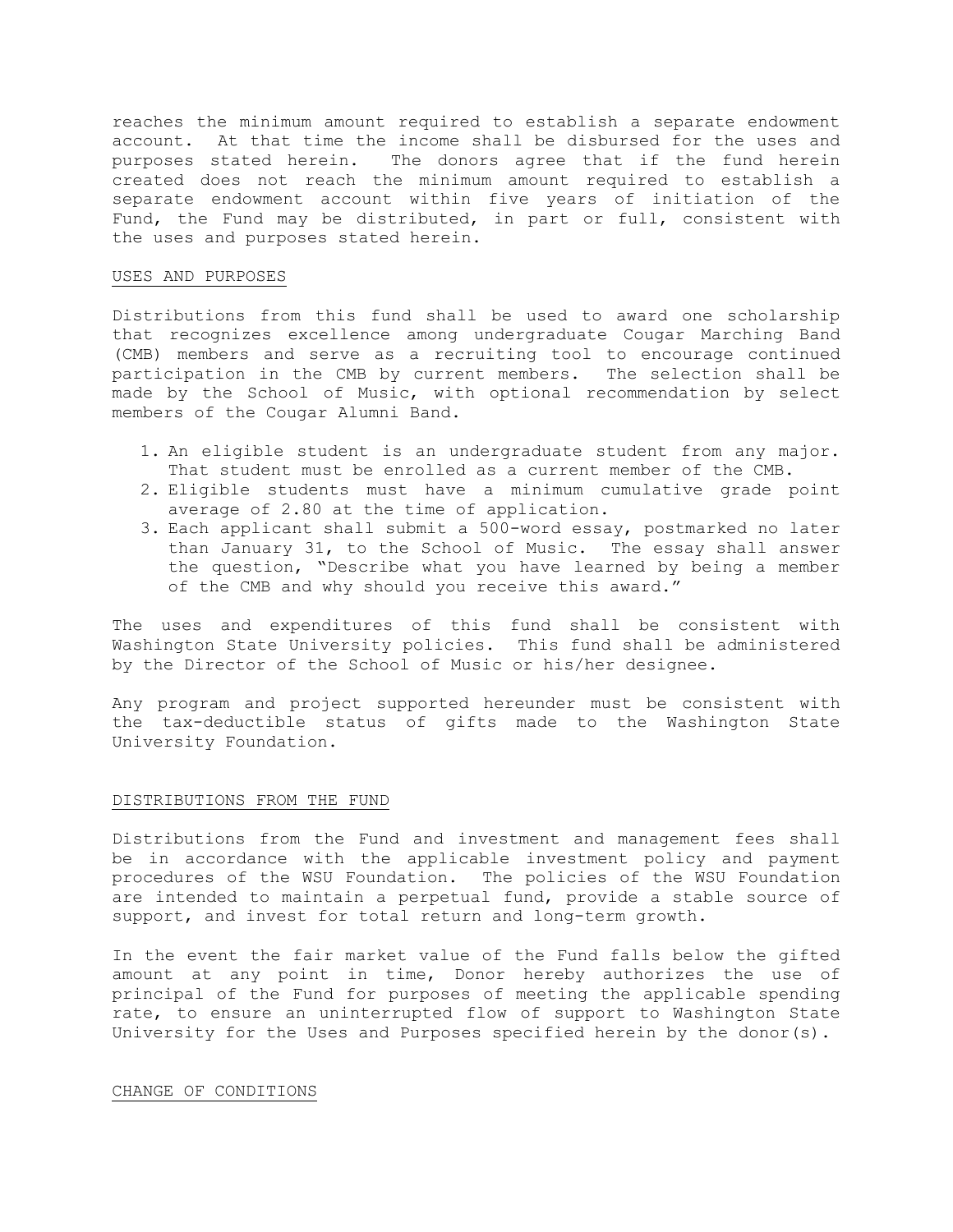If, at some future date, circumstances within the WSU Foundation or Washington State University should change so that the uses and purposes for which the Fund has been established are no longer existent, are in conflict with administrative or academic policies of the University, or if the University is unable to meet the intent of the donor(s), then this Agreement may be revised by the WSU Foundation and Washington State University so that Fund distributions and principal may then be used in a manner which is in the best interests of Washington State University, bearing in mind the wishes of the donor(s) set forth herein. In this unlikely event, every effort shall be made by the WSU Foundation to consult with the donor(s) prior to any change in fund disbursement.

In accordance with the WSU Foundation's Articles of Incorporation, if the WSU Foundation should be dissolved, its governing board shall transfer the property and assets of the WSU Foundation to a successor organization which also qualifies as a tax-exempt organization under Section 501(c)(3) of the Internal Revenue Code and exists for the sole and exclusive benefit of Washington State University. If no such successor organization exists, then the property and assets of the WSU Foundation will be transferred to Washington State University.

### ENTIRE AGREEMENT

There are no verbal agreements or understandings that modify this Agreement. This Agreement constitutes the full understanding between the donor(s), the WSU Foundation, and Washington State University.

| $\overline{2}$                                             | dated | this | day | оf |
|------------------------------------------------------------|-------|------|-----|----|
| Lorie Dankers, President<br>Cougar Alumni Band             |       |      |     |    |
| 2<br>Jerry Berthiaume, Director<br>School of Music         | dated | this | day | оf |
| 2<br>Paul Whitney, Interim Dean<br>College of Liberal Arts | dated | this | day | оf |
| 2                                                          | dated | this | day | оf |